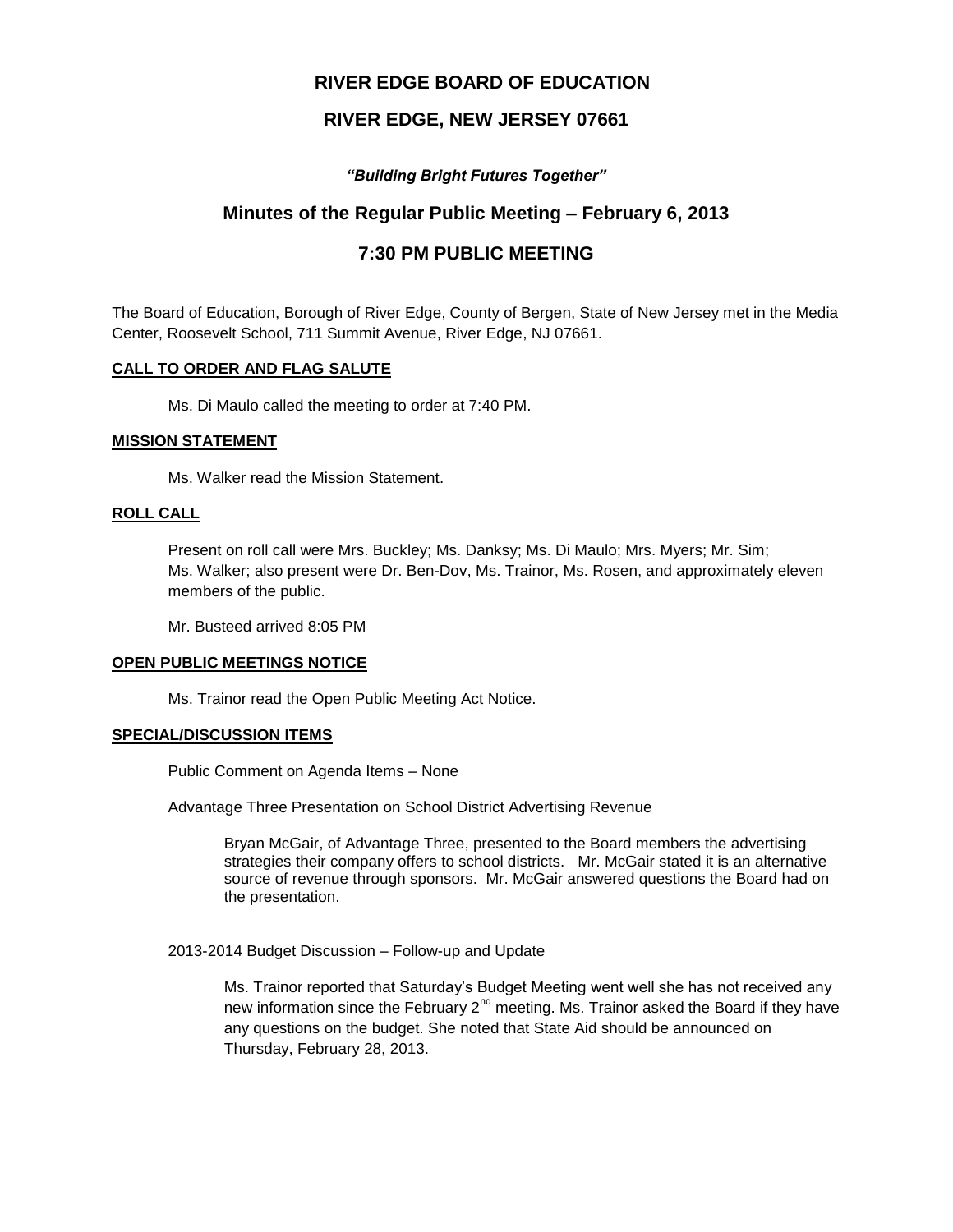# **REPORTS**

### **SUPERINTENDENT**

Dr. Ben-Dov reported on the following:

- We are making great progress with training for the Stronge Evaluation Model. Everyone in New Jersey will be starting formal evaluations based on the new legislation in September 2013. The Administrators have a good handle of what it entails and will start piloting next month. The theme of the evaluation system reflects an exciting time in American education. Statistics have shown that effective teaching enhances achievement faster than ineffective teaching. The new evaluations will be focused on student outcomes and multiple sources of data. There will be a four point grading system for the model. Student Growth Objectives will start to be implemented in September 2013. Training for pilot teachers will be on February 7, 2013. Dr. Ben-Dov expressed to the Board that while the administrators will work as hard as they can to accomplish four evaluations per teacher each year. We are short on evaluators at this time to accomplish the task effectively. Specific expectations will be released by the state in March and the topic will be discussed again with the new information.
- The new Interim Executive County Superintendent, Mr. Todd C. Flora, started on Monday, February 4, 2013.
- There was a Safety Training Meeting for the River Edge School District staff on Monday, February 4, 2013 with the Chief of Police. He spoke and answered questions that the staff had. They viewed a video from the Bergen County Prosecutor's office. More decisions will have to be made locally about emergency procedures.
- There will be a Safety Community Meeting on Thursday, February 7, 2013 at the Cherry Hill Library at 9:30 AM. The Administrators, the Mayor, the Chief of Police, the Director of REC, a Representative of REGAL, a Representative of the After School Program, and Sheli Dansky will attend the meeting.
- The River Edge Cultural Center opened up the Seventh Annual Young Artists Exhibition on January 30, 2013 and will be open until February 15th. Dr. Ben-Dov stated that she enjoyed the Exhibition and was impressed by the quality of the work. There will be an article on it in the Town News on Thursday, February 7, 2013.
- There will be a contest for students to create a new library card design. This will be done in collaboration with the Public Library, our Libraries and Art Teachers.
- The  $6<sup>th</sup>$  graders in River Edge are starting to design the tee shirts for the Fun-Run
- The Student Board Meeting will take place on Wednesday, February 27, 2013 with a birthday celebration for Joe Magueri.
- Dr. Ben-Dov congratulated Sheli Dansky on her position as the New President of the Bergen County School Boards Association.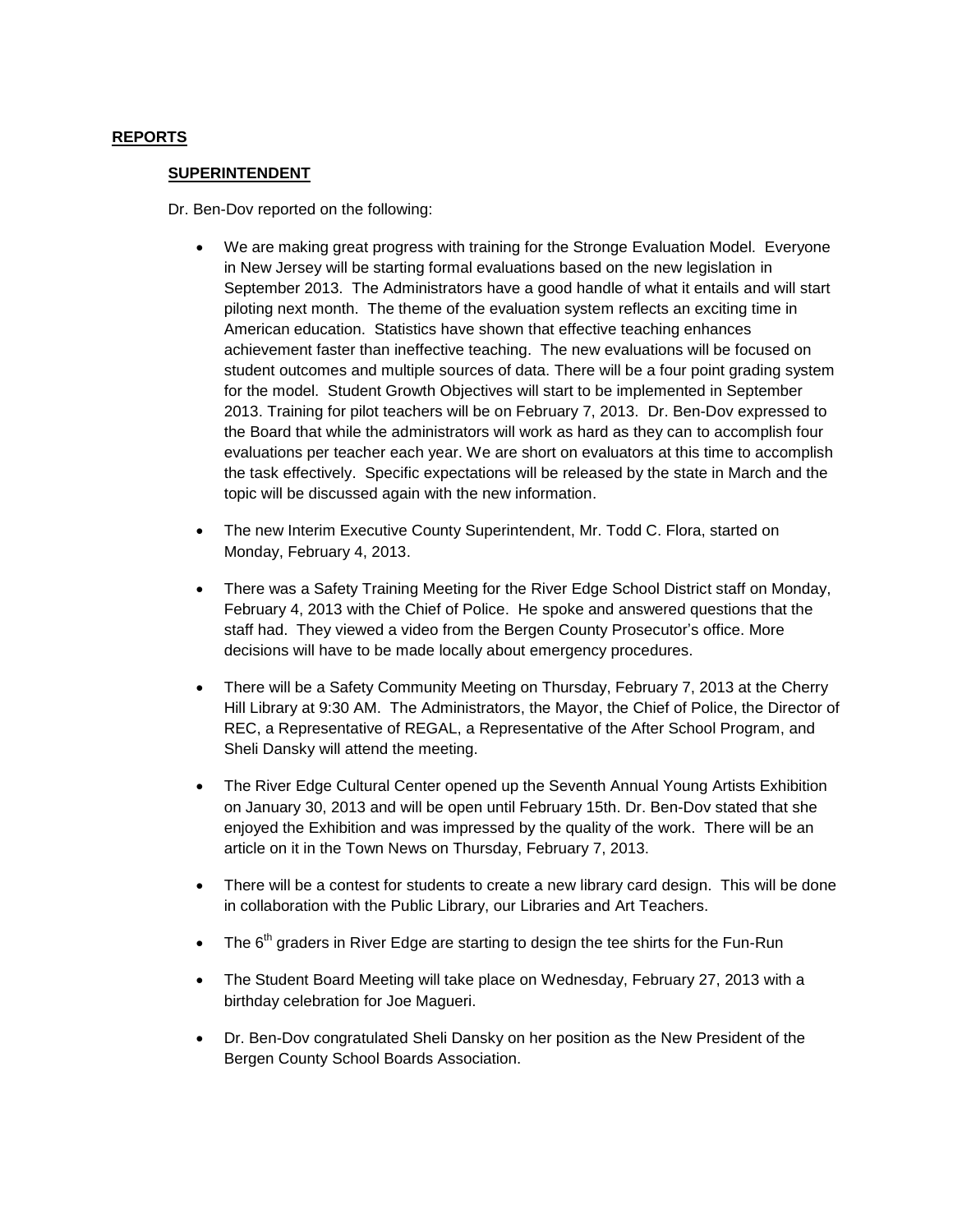# **PRINCIPAL**

Ms. Rosen reported on the following:

- The Cherry Hill School talent show was held on Friday, February 1, 2013. The children were fantastic and entertaining and Ms. Rosen thanked the PTO for their hard work.
- The  $6<sup>th</sup>$  graders had a Fundraiser Breakfast on Super Bowl Sunday
- The Cherry Hill PTO is planning a Tricky Tray in March
- Teachers had Professional Development activities to support and address CCSS alignment in Language Arts and will continue in March with Math.
- Enrollment for next year continues to come in. We are a little over last year's numbers with Cherry Hill higher than Roosevelt.

## **BOARD SECRETARY**

Ms. Trainor had nothing to report on

## **PRESIDENT**

Ms. Di Maulo reported on the following:

- Ms. Di Maulo will forward the Board members an email she received regarding safety issues.
- Ms. Di Maulo stated the Disclosure Statements are now online

# **COMMITTEES**

- Ms. Dansky attended a Mayor and Councils meeting on January 21, 2013. It was a work session and they honored Joe Magueri at the meeting.
- Ms. Dansky met two times with the Special Education Task Force.
- Mr. Busteed attended a Mayor and Councils Meeting on February 4, 2013. At the meeting they approved the licensing for the Cherry Hill School Tricky Tray.
- Ms. Walker and Mr. Sim attended a New Jersey School Boards Association Security meeting on January 24, 2013.

# **MOTIONS TO BE ACTED UPON**

# **ADMINISTRATION/POLICY**

Motion by Ms. Walker

Seconded by Mr. Busteed

that the Board of Education approve the Minutes of January 23, 2013

Ayes: Mrs. Buckley, Mr. Busteed, Ms. DiMaulo, Mrs. Myers, Mr. Sim, Ms. Walker

Nays: None

Abstained: Ms. Dansky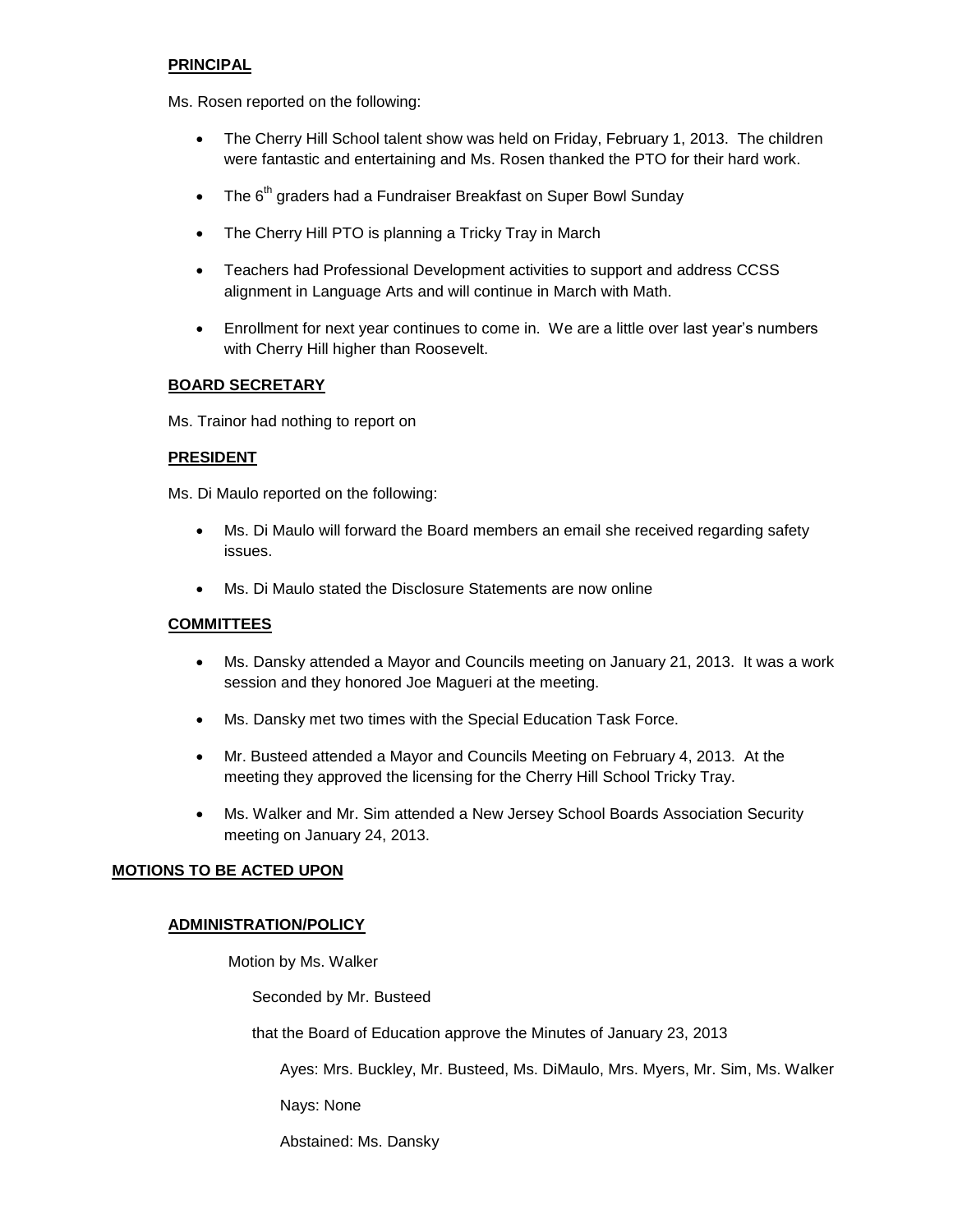Motion by Mr. Busteed

Seconded by Mrs. Buckley

that the Board of Education approve the Confidential Minutes of January 23, 2013

Ayes: Mrs. Buckley, Mr. Busteed, Ms. DiMaulo, Mrs. Myers, Mr. Sim, Ms. Walker

Nays: None

Abstained: Ms. Dansky

Motion by Mrs. Buckley

Seconded by Mr. Sim

that the Board of Education approve the staff development training as per the schedules for February 2013 including relevant mileage reimbursement. (Addendum)

Ayes: Mrs. Buckley, Mr. Busteed, Ms. Dansky, Ms. DiMaulo, Mrs. Myers, Mr. Sim, Ms. Walker

Nays: None

Motion by Mr. Sim

Seconded by Ms. Dansky

that the Board of Education approves the following emergency drills:

| School                    | <b>Dates</b>                                                   |
|---------------------------|----------------------------------------------------------------|
| <b>Cherry Hill School</b> | January 29, 2013 Fire Drill<br>January 30, 2013 Lockdown Drill |
| Roosevelt School          | January 17, 2013 Fire Drill<br>January 23, 2013 Lockdown Drill |

that the Board of Education approve the Updated 2012-2013 school year attendance of specific students at Cherry Hill or Roosevelt School which is other than their customary neighborhood school.(Addendum)

Ayes: Mrs. Buckley, Mr. Busteed, Ms. Dansky, Ms. DiMaulo, Mrs. Myers, Mr. Sim, Ms. Walker

Nays: None

**CURRICULUM/EDUCATION** - None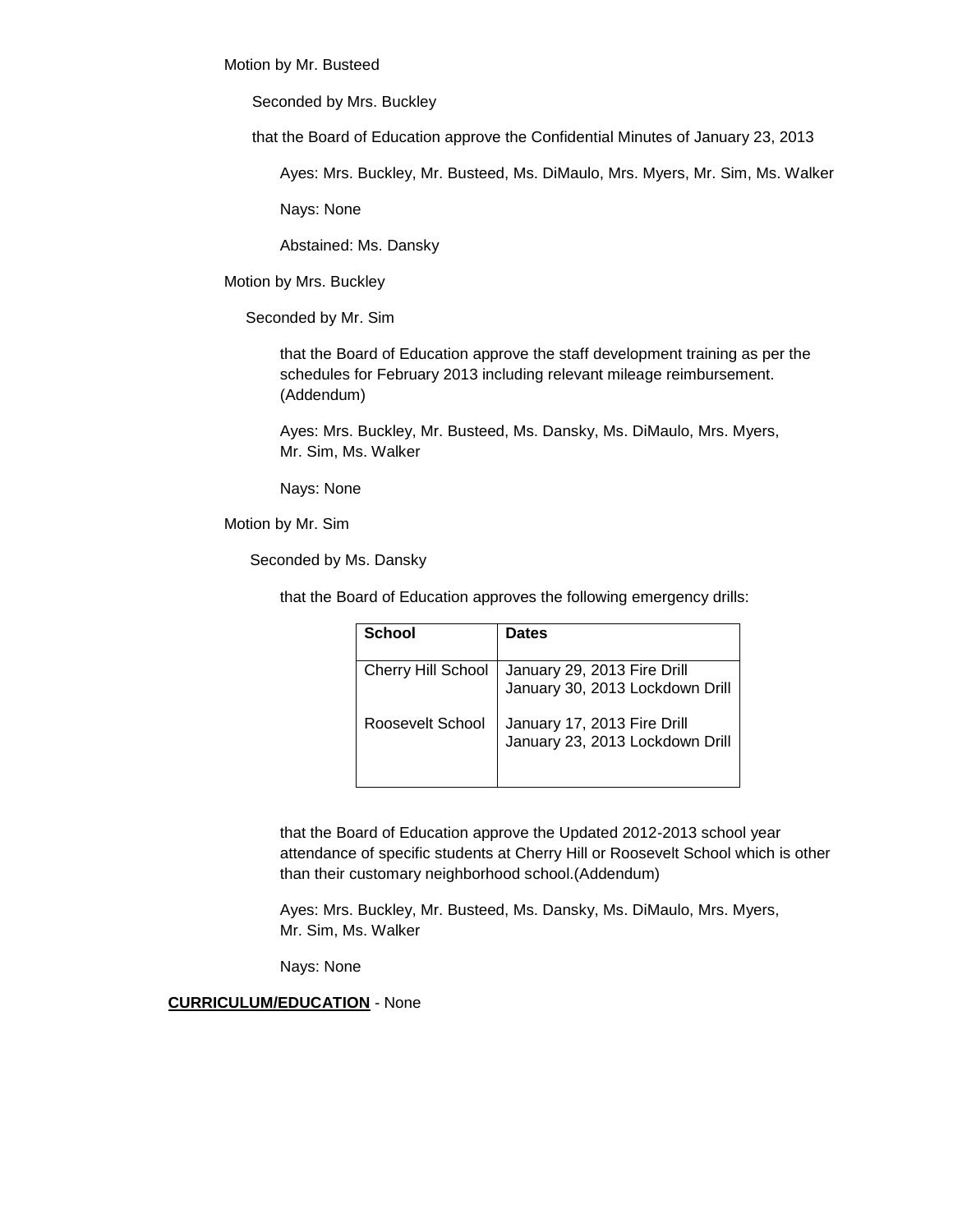#### **BUILDINGS & GROUNDS**

Motion by Ms. Dansky

Seconded by Mrs. Myers

that the Board of Education acknowledge the attached bid results which were opened on January 31, 2013 at 10:30 AM for the Toilet Renovation at the Cherry Hill Elementary School. (Addendum)

Ayes: Mrs. Buckley, Mr. Busteed, Ms. Dansky, Ms. DiMaulo, Mrs. Myers, Mr. Sim, Ms. Walker

Nays: None

Motion by Mrs. Myers

Seconded By Ms. Walker

**WHEREAS,** the River Edge Board of Education (hereinafter referred to as the "Board") advertised for bids for the Toilet Renovation at Cherry Hill Elementary School (hereinafter referred to as the "Project"); and

**WHEREAS**, on January 31, 2013, the Board received seven (7) bids for the project; and

**WHEREAS**, all the bid amounts were greater than the budget amounts allotted for this project.

**NOW, THEREFORE, BE IT RESOLVED** that the Board hereby rejects all bids for the Toilet Renovation at Cherry Hill Elementary School.

 that the Board of Education authorize the Board Secretary to place a legal advertisement in The Record on February 11, 2013 for sealed bids for the Toilet Renovation at Cherry Hill Elementary School. The bids to be opened and read on February 27, 2013 at 10:30 AM at the River Edge School Board of Education office, 410 Bogert Road, River Edge, New Jersey.

Ayes: Mrs. Buckley, Mr. Busteed, Ms. Dansky, Ms. DiMaulo, Mrs. Myers, Mr. Sim, Ms. Walker

Nays: None

#### **FINANCE/GRANTS/GIFTS**

Motion by Ms. Walker

Seconded by Mr. Busteed

that the Board of Education authorizes the application for the IDEA 2012 carryover in the amount of \$21,666.00.

Ayes: Mrs. Buckley, Mr. Busteed, Ms. Dansky, Ms. DiMaulo, Mrs. Myers, Mr. Sim, Ms. Walker

Nays: None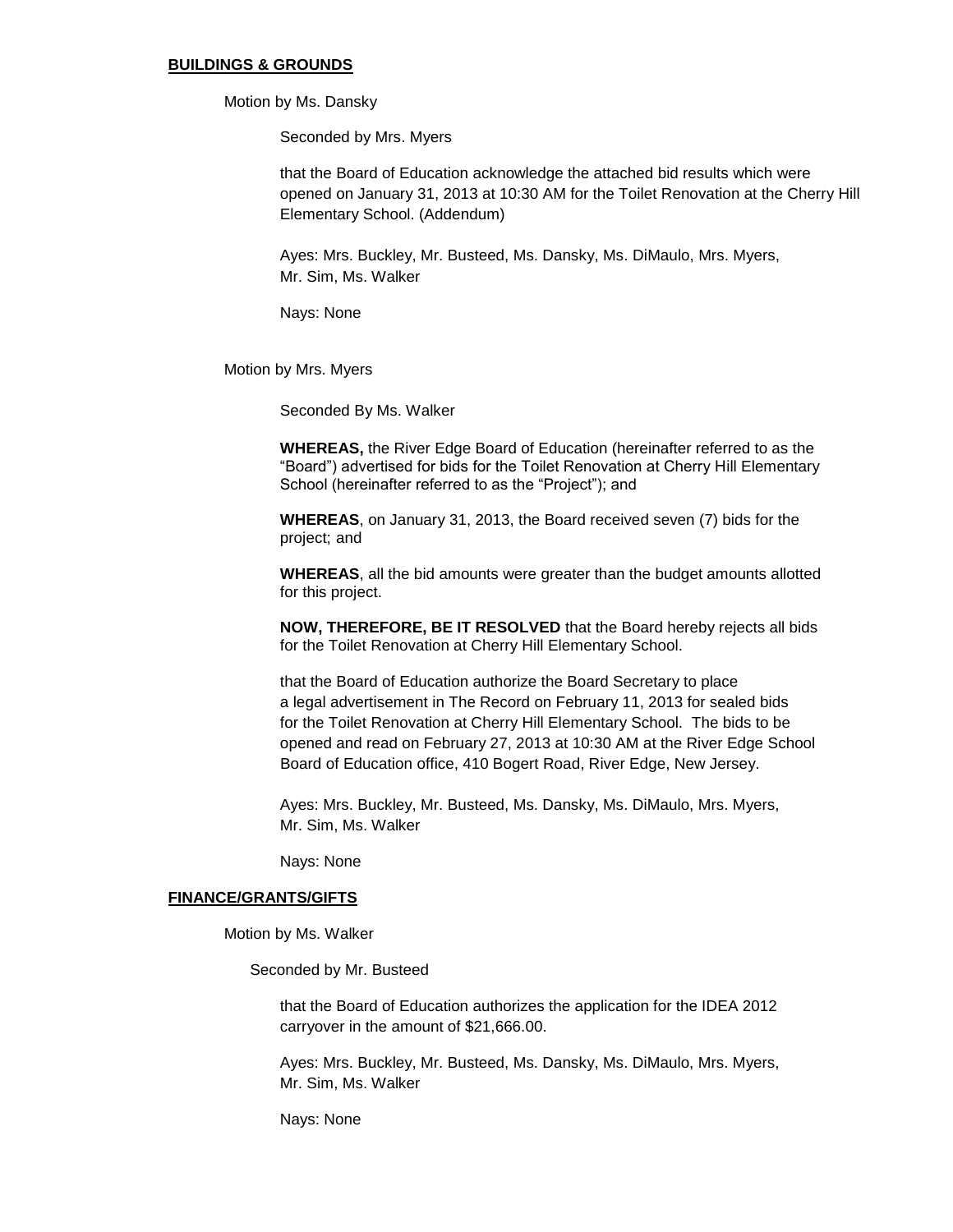### **PERSONNEL**

Motion by Mr. Busteed

Seconded by Mrs. Buckley

that the Board of Education with the recommendation of the Superintendent, approve Melvin Batista, Full Time ABA Aide, starting, February 11, 2013 through June 30, 2013.

Ayes: Mrs. Buckley, Mr. Busteed, Ms. Dansky, Ms. DiMaulo, Mrs. Myers, Mr. Sim, Ms. Walker

Nays: None

### **RIVER EDGE SPECIAL EDUCATION** - None

### **REGION V ADMINISTRATION & TRANSPORTATION**

Motion by Mrs. Buckley

Seconded by Mr. Sim

that the Board of Education approve the 2012-2013 Joint Transportation Agreement between Region V (Host) and New Brunswick (Joiner). (Addendum)

**BE IT RESOLVED THAT THE REGION V COUNCIL FOR SPECIAL EDUCATION WILL PROVIDE SHARED SERVICES FOR ITS MEMBER DISTRICTS AND BE IT FURTHER RESOLVED THAT THE RIVER EDGE BOARD OF EDUCATION,** upon recommendation of the Superintendent,, approves the following Region V Shared Services Consultants, to provide evaluations, direct services and consultation, to non-public and public schools for member districts upon request for the 2012-2013 school year.

| Judith Englebart                    | Learning Disabilities Teacher<br>Consultant |
|-------------------------------------|---------------------------------------------|
| <b>REI Consulting Services, LLC</b> | Speech and Language Specialist              |
| Olga M. DiPalo                      | Speech and Language Specialist              |
| Eunice Kim                          | Psychologist                                |

Ayes: Mrs. Buckley, Mr. Busteed, Ms. Dansky, Ms. DiMaulo, Mrs. Myers, Mr. Sim, Ms. Walker

Nays: None

#### **PUBLIC DISCUSSION**

A parent asked the Board a question regarding the New Evaluation System and about the Student Growth Objective. Dr. Ben-Dov answered her question.

### **CLOSED SESSION (WHEN NECESSARY)**-None